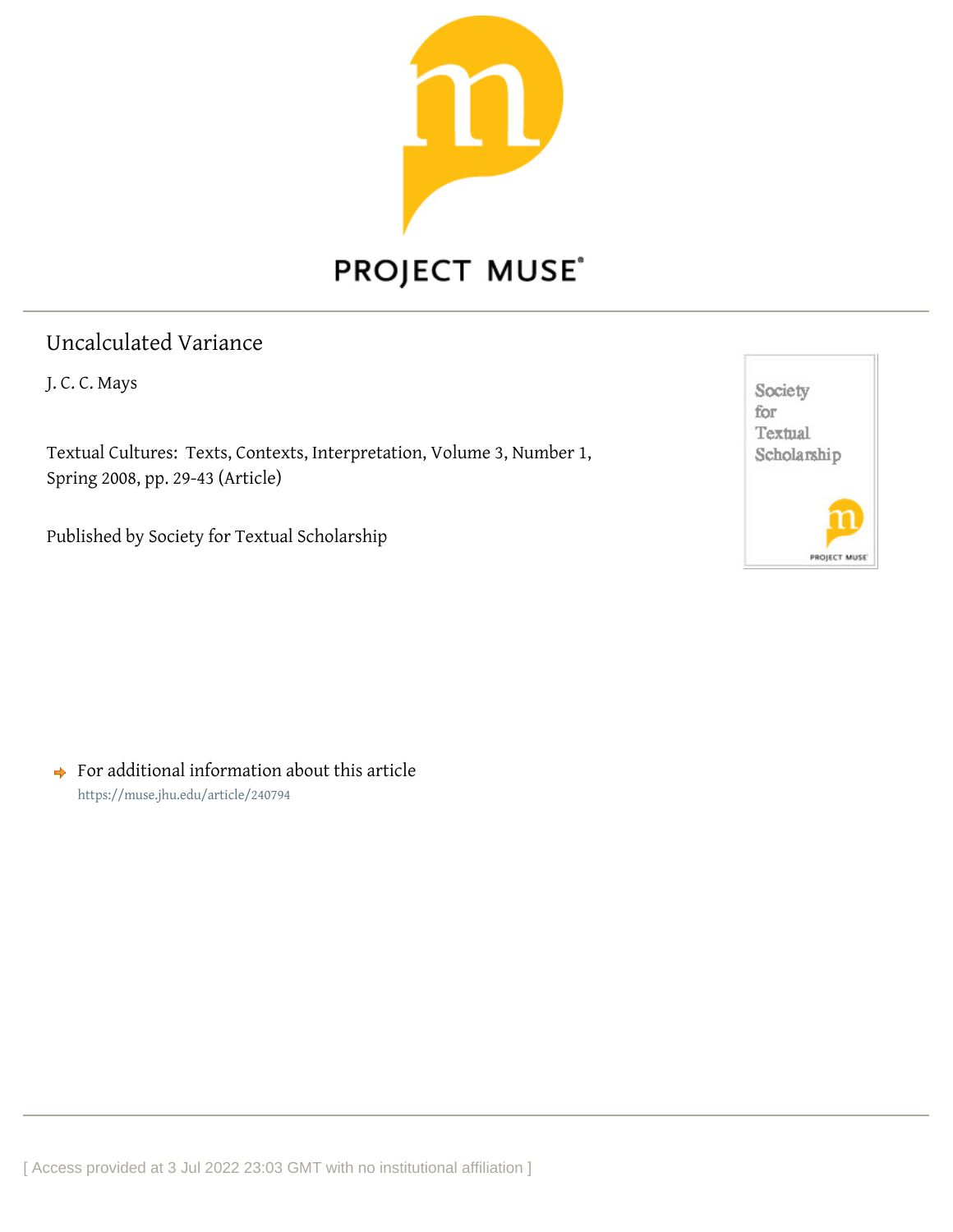# **Uncalculated Variance**

*J. C. C. Mays*

#### A BSTR ACT

*Readers will draw their own conclusions from my essay, but one is incontrovertible: it describes how I arrived in editorial studies by accident, like many others of my generation. The fact that so many young people now are interested in editing is a mark of how the activity has changed. The job of editing Coleridge can profitably be done again in different ways, which I do not describe.*

## **1. beside oneself**

In our last year as undergraduates, everyone received a form letter from the university advisory service. We were invited to register details to assist employers scouting for trainees and, at the same time, to do a practice interview. Many of us supposed we might as well do this, in an aimless kind of way. The people in the advisory service gave practical advice on how to put the best foot forward, how to communicate confidence, resourcefulness, and so on. The interviewer's assessment of my situation seemed eccentric at the time but left me something to dwell on. He said that when I spoke my voice seemed to come from somewhere else. I made an adequate case for becoming a lieutenant of industry but something didn't ring true. I laughed at the time, denying that I had been beside myself, but I mention it now because the snap assessment hints at how I became a Coleridge editor.

How I arrived in the position in question, and whether I am still in it, is best approached through personal narrative. The method is unfortunately self-regarding, but the events possess a significance beyond my own case, I hope.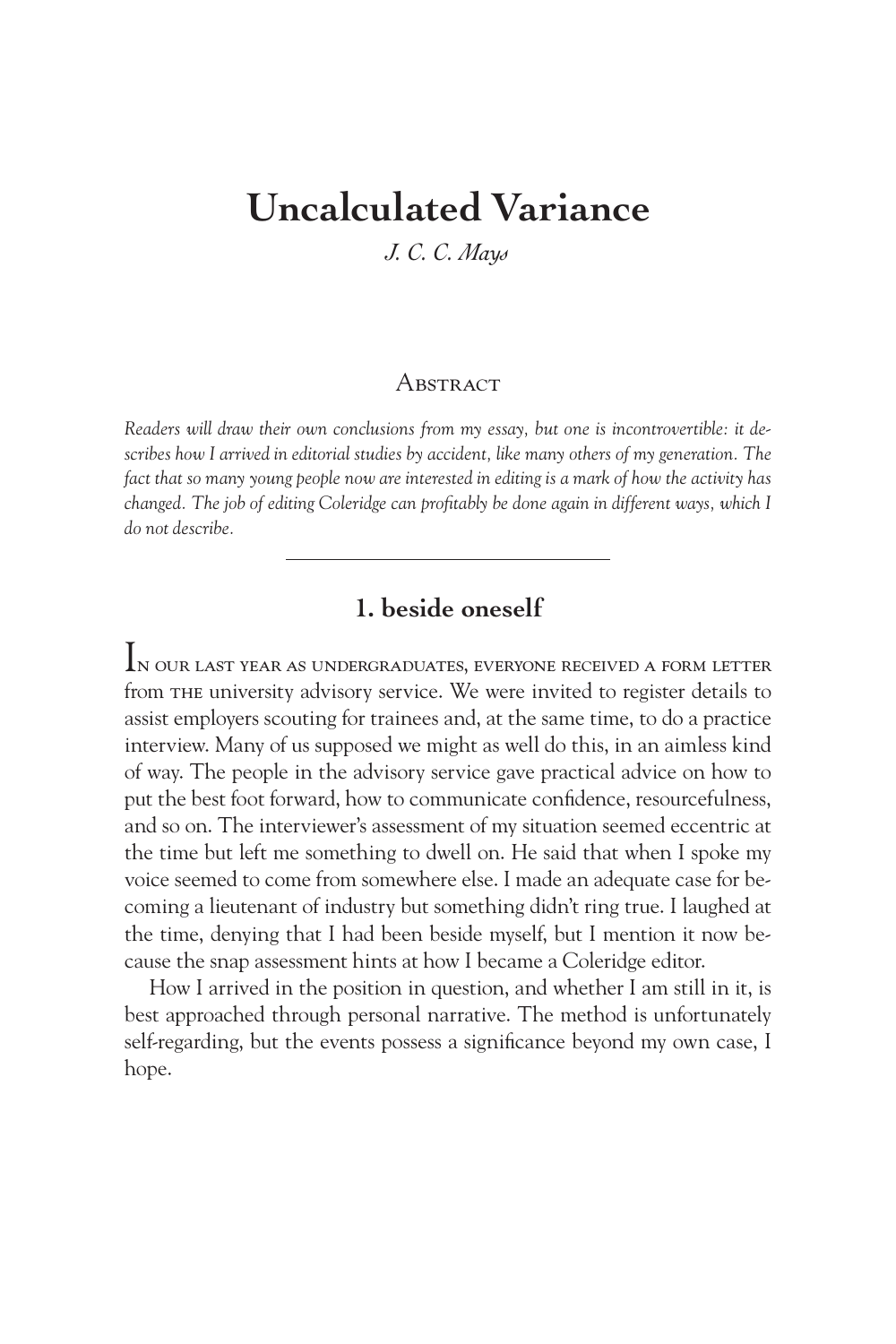## **2. 'events having no necessary connection'**

Things began to fall apart when I began to study English because my ambition as child and schoolboy was to become an architect. I spent my pocket money on slide rules and architectural books when others bought marbles. I thought of Corbusier and Frank Lloyd Wright as if they were football teams. I followed an irregular course of studies at school, combining maths and art, and won a government scholarship to pursue a degree course in architecture at Liverpool. Only then I learned that I was too young to go to university and must wait another year. I returned to the sixth form and concentrated on History and English to broaden my horizons. I was put down to try for an open scholarship at Oxford and, to everybody's surprise, I was awarded one which I then didn't have the courage to refuse. Looking at it now, I see the examiners thought they had captured some sort of elfin genius from the wilds of Exmoor, but I was no more than a callow youth out of his depth. I muddled through the English degree course in a disaffected way, and the only good thing that came out of it was that I met the person who became my wife:

> There can be a brick In a brick wall The eye picks

So quiet of a Sunday Here is the brick, it was waiting Here when you were born

Mary-Anne.

This meeting prepared the way for stage two of my wayward progress.<sup>1</sup>

Marianne is exceptionally clever, both at English and passing exams, so when she stayed on to do research under Helen Gardner, I stayed on too. Neither of us had much idea what the outcome would be, but it was a charmed life. After a year of occasional teaching and the kindness of eleemosynary funds, I was given a scholarship and drifted into a dissertation project on Coleridge. The basis of my choice was largely negative. Writers in whom purely literary ambition was foremost left me unsatisfied: Coleridge involved philosophy, science, theology, almost everything except architec-

<sup>1.</sup> See Mays 1989b for a brief account of my undergraduate years. The quotation is from George Oppen's Of Being Numerous #21 in Davidson 2002, 175.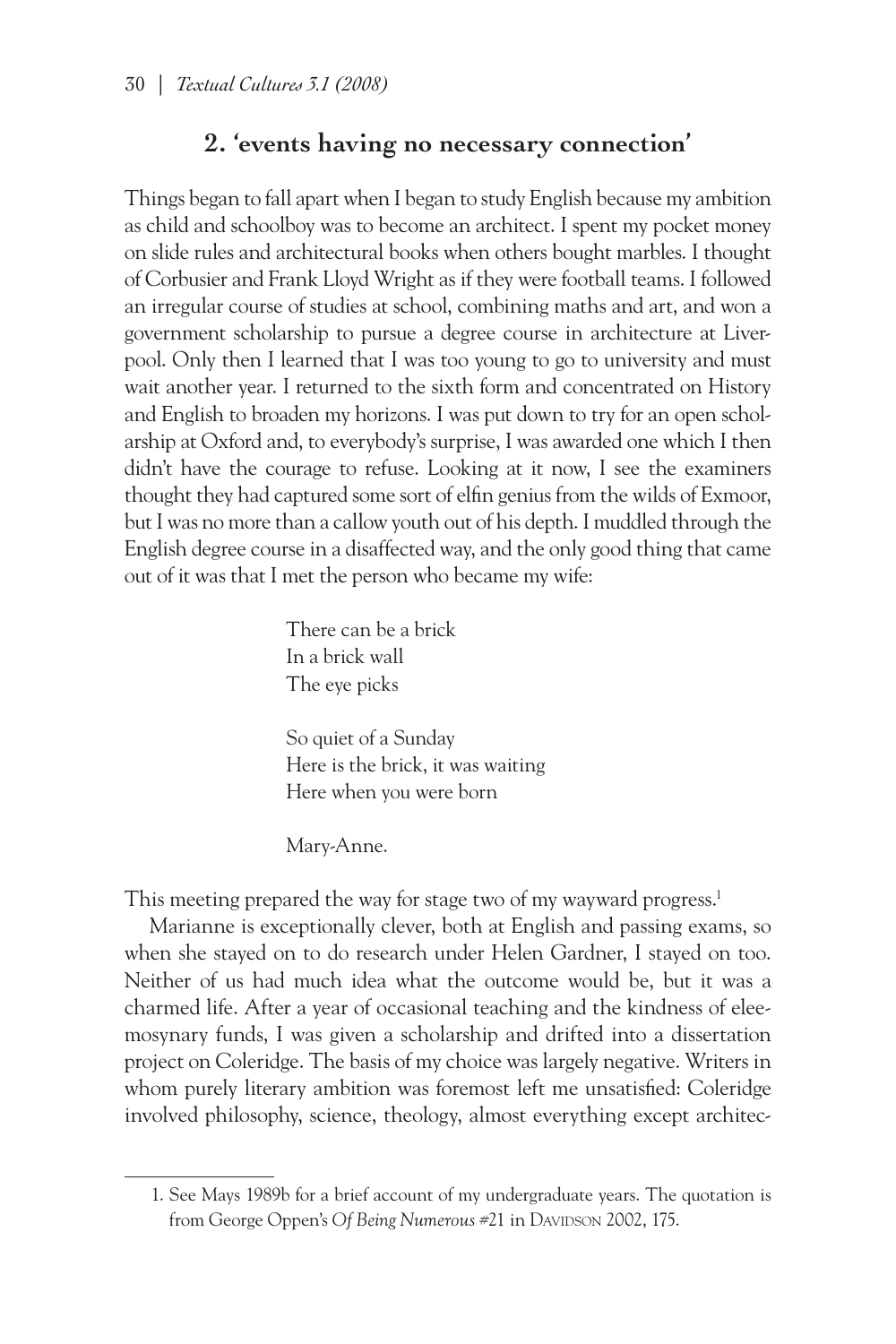ture (his blind spot) and music (mine).<sup>2</sup> So I pottered along, uninterrupted in my course of study by my kindly supervisor, picking up what I could. Then Helen Gardner held a party, where I met Kathleen Coburn, and Kathleen was staying with Herbert Davis who had previously taught at Toronto, and Kathleen said why don't you come to Herbert's place tomorrow for a serious talk.3 So I went and the upshot was I got a Commonwealth Fellowship to work with the Coleridge manuscripts at Toronto while I finished my Oxford dissertation. Kathleen fixed me up with some teaching for extra money, and Marianne came too. After two years, I finished the dissertation and they gave me a permanent job. Marianne had a job at York University and we were on the pig's back.

Stage three is after Toronto, which wasn't all happy days. I was born and raised in the country, and still don't enjoy being in towns for very long. Toronto, through the long Canadian winters, became claustrophobic. Also, though I'd got stuck into a dissertation with a will, I began to feel the walls closing in when I found myself with a permanent job—doomed to teach Romantic and nineteenth-century literature with no respite till the end of my working life. I had a good offer from south of the border, but didn't even go and check it out. We packed up our possessions and left at the beginning of our fourth summer. Then, such were the times, within a week of arriving in Europe, we had a choice of jobs at Dublin and Liverpool, and chose Dublin because it (then) had less traffic. Denis Donoghue decided what I should teach, which was twelve-lecture series to huge, mixed ability audiences, separately on Bacon, Blake and T. S. Eliot. He rearranged the lecture schedule every year, expecting every member of his staff to prepare three new series. It was bruising but it had the advantage for me of rounding out the education I failed to gain from Oxford. The only topic I was never asked to lecture on was the Romantics, for which I was grateful. I wanted to think about Joyce and Beckett and everything else that made the modern world. And so to stage four.

Stage four is the re-entry of Coleridge into my working life. I was never Kathleen Coburn's graduate student, rather in theory her very junior colleague. We didn't talk about my dissertation specifically; she gave me jobs to do, I suppose as much to provide financial support as for any other reason: checking the text of her edition of the *Philosophical Lectures* against the original unpunctuated manuscript, preparing the text of Coleridge's marginalia on

<sup>2.</sup> Coleridge's "affectionate exhortation" to authors not to pursue literature as a trade in Chapter 11 of *Biographia Literaria* Chapter 11 (ENGELL and BATE 1983, 1: 223– 31) is one I agree with wholeheartedly.

<sup>3.</sup> Herbert Davis is best known for his edition of *The Prose Works of Jonathan Swift*  (see Davis 1939–1974).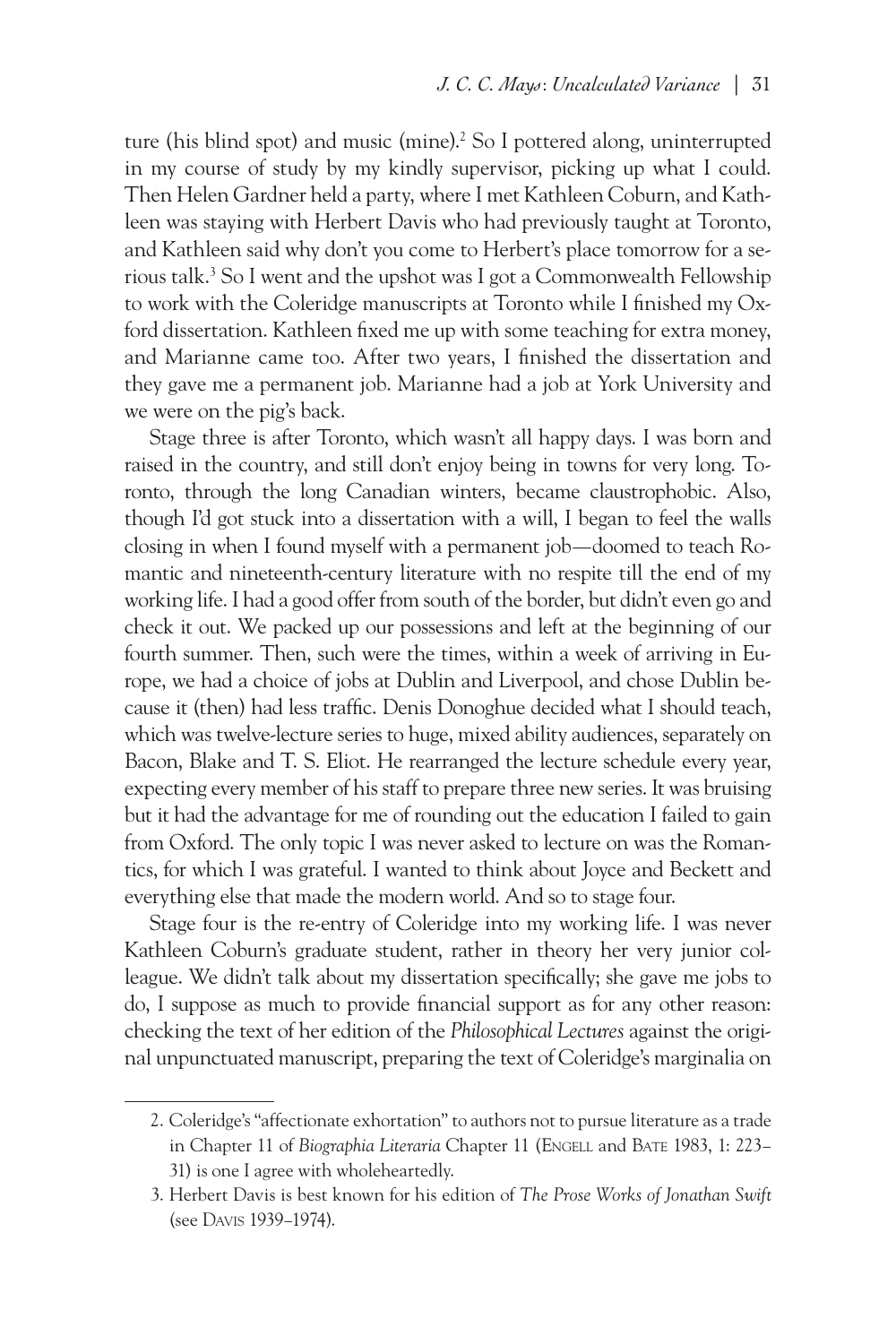Tennemann for George Whalley's edition. She was very kind in Toronto gave us old furniture, drove us out into the country, gave us meals and lent me books—although, though it hurts to say it, I thought she was a bit antiquarian. I had much greater admiration for others like Northrop Frye, whom I "assisted" to teach a Shakespeare course, and Marshall McLuhan, although it was a time when he began to overreach himself. After we moved to Dublin, Kathleen wrote and sent Christmas presents to our son, Sam, born on Friday the 13th and named after the much admired Beckett, not the other one. She came and stayed with us, as did George Whalley, but they appeared as friends from another life. Because I frequently went home to Devon to visit my widowed mother, I was developing an interest in Coleridge's father: I'd drive my mother off to visit relations and drop into churches to check parish records (rather different from the sterile record offices where I now spend time). In Ireland, I began a biography of Thomas MacGreevy, a key figure in Irish Modernism, such as it is, which I suppose caught my interest when I realised I was surrounded by a kind of nationalism I didn't much like. The point of recounting this part of the story is that I was taken by surprise when Kathleen said, on one of her visits, it was about time I came back to Coleridge. George Whalley was coming to the conclusion that he couldn't edit both the *Marginalia* and the *Poetical Works*. Would I take over the poems? I remember I felt flattered, even excited, but also rather depressed at the prospect. It was a bit like the Oxford scholarship business over again.

I had received replies from several publishers expressing an emphatic lack of interest in a book on Thomas MacGreevy, and Kathleen made her proposal seem like the jobs I had previously done for her. It would not take very long: she had gathered photocopies of some things that had come to light since the previous standard edition (in 1912); I would have to make trips to England and spend a summer in American libraries, and check on the improvements. George Whalley sent me his files (a lightly-corrected paste-up of the 1912 edition) and, beginning in 1976, I agreed that—well, if she thought so too—the job would be finished by 1979. The pair of them assured me that my ignorance was no obstacle. The resources of Bollingen would be at my back, and that's how it began. Introductions were arranged, doors opened, and vaults too, while I perched in lonely hotels in Massachusetts and Texas, a clueless youth and father of three.

The rest is history but we'll call it stage five. With frequent checks on my progress from Kathleen, I persuaded myself that the job was finished in 1981 (sic). It had turned out differently from what she and George had envisaged but they both seemed happy. Bart Winer, the Associate Editor of the series, approved it too, remarking it was a good thing I was British because otherwise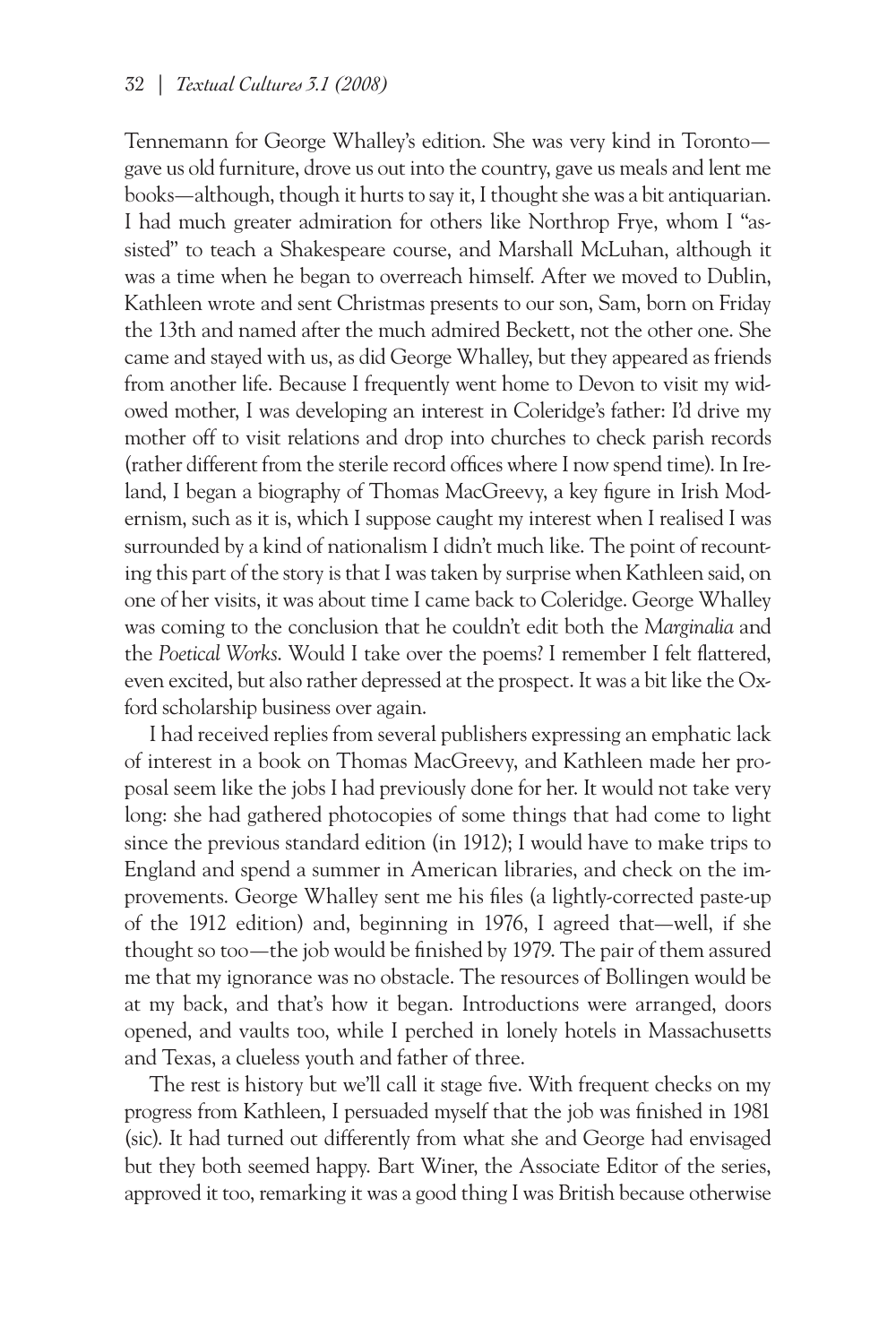the British would complain that the excessive textual information was typically American. The problem was, my work was all in longhand: how was it going to be typed up? I had begun with a portable typewriter and scissors and paste, and progress was excruciatingly slow. Then Bollingen sent me an IBM PC, and after a shaky start with a math programme to do the Greek characters, I began to put the material into the machine. The series was still being set by hand but, as the decade wore on, the new technology kicked in. I progressed slowly, not knowing where it would end, and Richard Garnett, the designer, dropped out to make way for a more technological successor. In the course of the same decade (1980s), Kathleen began to become ill, the relation between the Bollingen Foundation and Princeton University Press had been renegotiated, Bart Winer died, and then Kathleen died too (in 1991).4 There were delays as other volumes moved through the press ahead of *Poetical Works*; the bonus was time to do at least three complete revisions of the whole typescript. The complete set of three two-part volumes was in print by 2002.

During this final stage, I hadn't given up my interest in what I discovered in Ireland. I published essays and chapters on Irish writers I found congenial: Joyce, Beckett, Flann O'Brien, among prose writers; McGreevy, Devlin, Coffey, and others among poets; some modest editions, too. I didn't write or publish anything I wasn't asked to write, so the record isn't quite representative of my interests. In particular, it omits a number of American writers I don't suppose I shall ever write about now. However, what was incidental at the beginning turned out to be a blessing afterwards, when promotion came to depend on publication, and I progressed up the ladder. I applied for a job in Cork in 1989, which I failed to get but, as a result (like a character in a Somerville and Ross story), ended up with a better job in York. It took an effort to settle back into living in England, which I hadn't quite managed when I returned to Dublin as head of department in 1994. There I stayed until 2004, when, under the rules of compulsory retirement at sixty-five, I gladly withdrew to a few sylvan acres and swampy meadows in Wicklow.

### **3. mainly Kathleen**

My story is ordinary and part of the world of its time. Now, when so many graduates are desperate to find a life in teaching and research, I feel shame that what they aspire to was handed to me on a plate and that I didn't hold it of much account. I can only claim that, after maybe denying a better per-

<sup>4.</sup> I describe how these unfolding events affected the progress of the edition in Mays 2003b.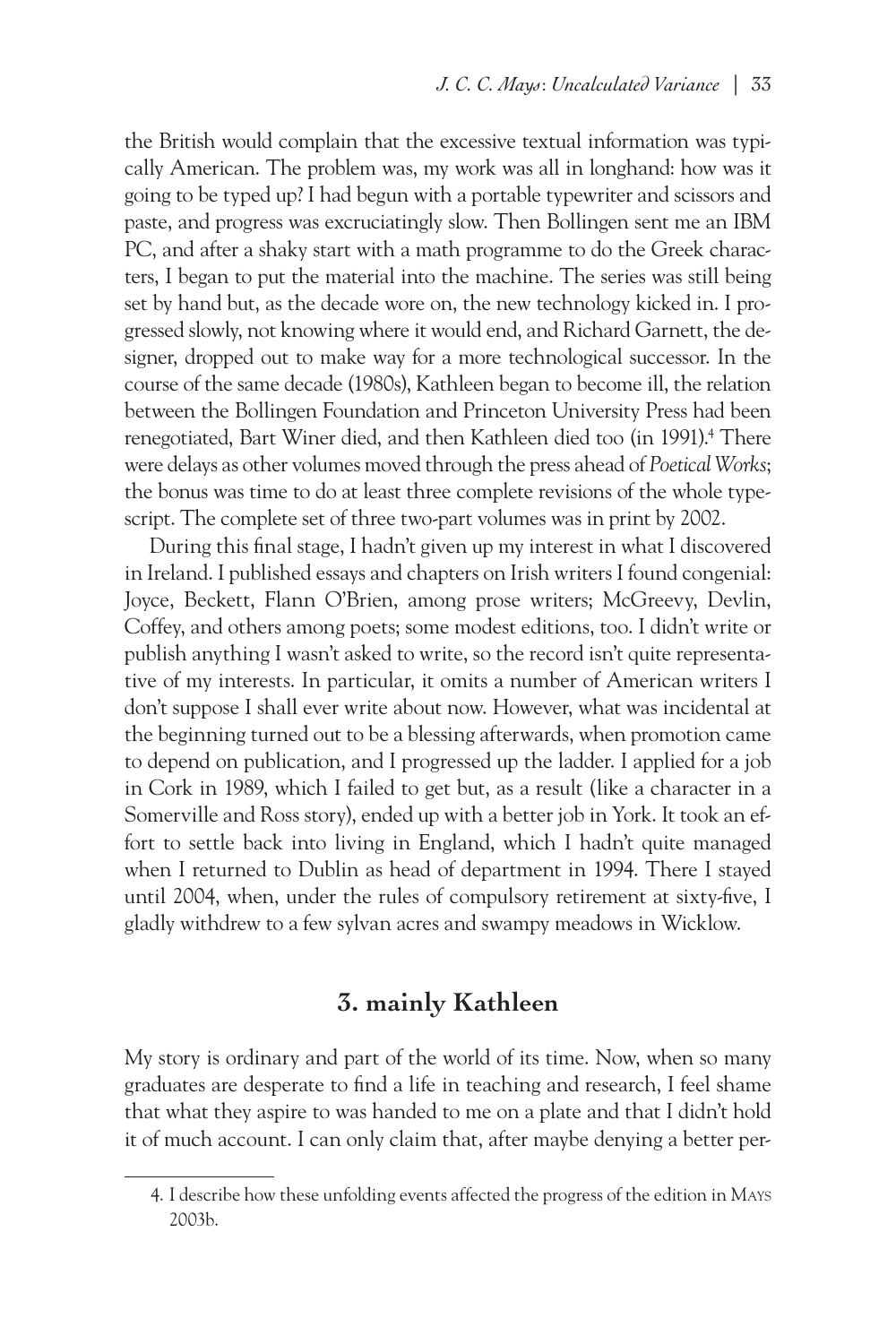son a scholarship at Oxford, I did what else was expected of me, in my way. But I promised to progress to the general question, of editors and writers choosing each other.

As I've explained, I chose Coleridge in the first instance for negative reasons and, the dissertation finished, would have been happy enough to leave him behind as a stage in my education. I certainly didn't choose to be an editor and it's more interesting to speculate on why Kathleen Coburn fixed on such a dodgy individual. There must have been others eager to take on the job and there were certainly many others better qualified. When we moved to Canada, we lived in a co-op: did that make her think I was a Pantisocrat? The essays I wrote when I moved away from Toronto were all on Irish writers: I didn't publish anything on Coleridge and had no plans to do so. When I abandoned Victoria College, which is (was) the most congenial institution I have ever been a member of, it was obvious that a regular career was not our first priority: we wanted to go somewhere where we could have a large dog. Did such perversity convince Kathleen that I was the man for the job? The only reason she later gave me was that I was young and therefore a good bet to complete the task before I died.

My guess is that Kathleen had a profound aversion to the professional academic life. She was extremely loyal to her college and its traditions, she was passionate about the work she was doing, but she maintained a distance from administrative duties and the university English department—in effect, the graduate school. She avoided taking on PhD students: only two of them in her whole career and each of them a special case whom she knew before supervision began. She was committed to Coleridge because the work involved values she believed in: there was no separation of interests. She was suspicious of a certain kind of careerism, and could speak against it angrily. It was obvious that I was wholly unprepared for the task she proposed, but she trusted me to learn. The only condition in our agreement was not written down: I would tell her if I lost my respect for Coleridge.

As I've said elsewhere (2003b), Kathleen understood her project as putting to rest, conclusively, all the old charges of plagiarism, of idleness and failure. The Bollingen editions were to make sound texts available with proper annotation—showing what had been borrowed and how—nothing less and nothing more. Her thinking about text was simple. The published *Notebooks* do not assume any interest in the materiality of text or the process of writing, unless to note some picturesque detail. The larger part of the *Collected Works* is filled with single-version texts. Yet she was quick to agree that *Poetical Works* would have to be done differently from what she initially imagined if the edition was to be taken seriously.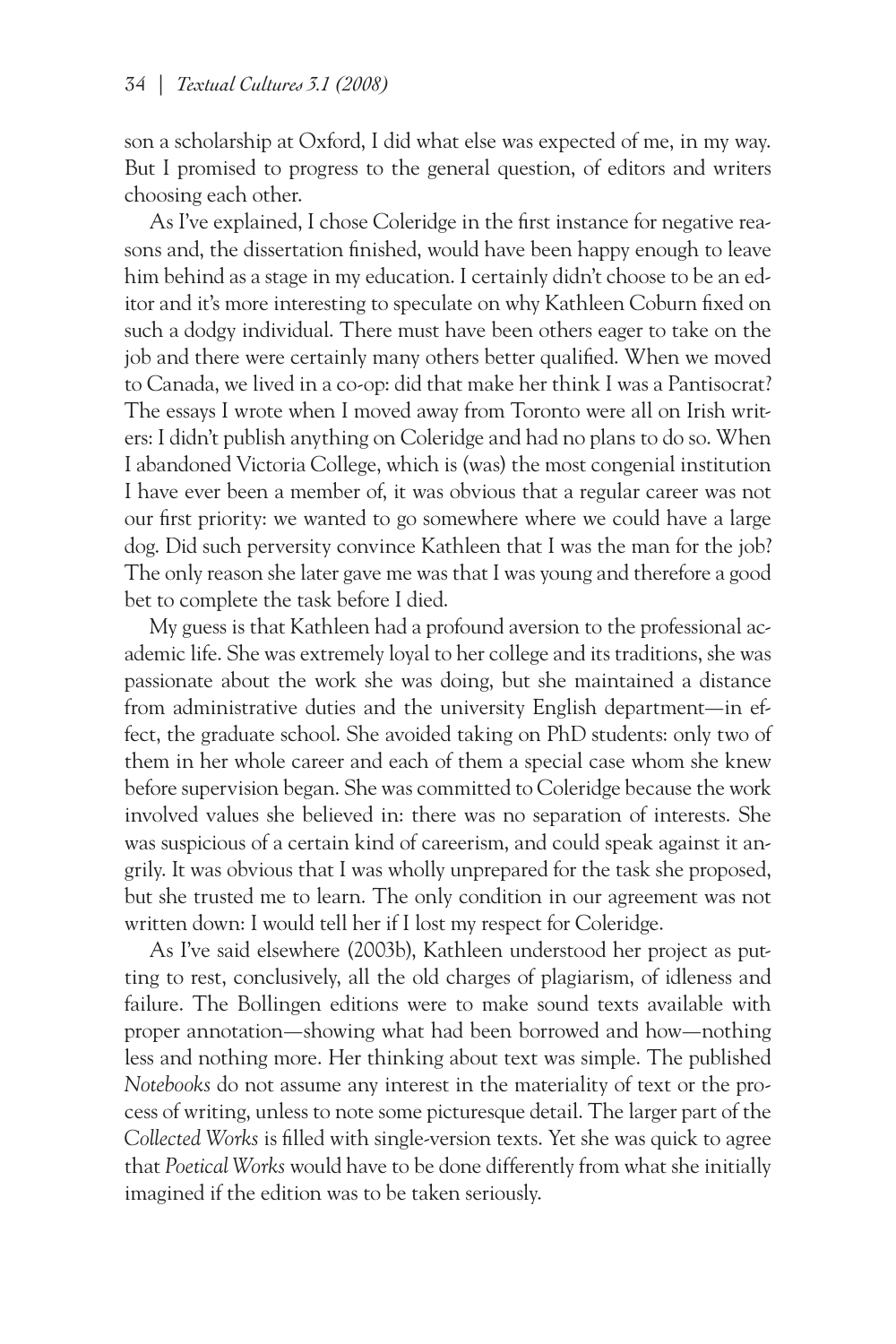The thing that made her a great editor was, I think, her openness to the larger scheme of things as well as her perseverance as an annotator. Livingston Lowes provided the model for the latter but otherwise it was typical of her to treasure Ivor Richards as a mountaineer and explorer as much as for his forays into criticism. Those who stood behind her in the Coleridge project were the likes of Herbert Read and Geoffrey Grigson, as well as the arctic explorer and poet in George Whalley. They represented qualities that helped win over both the Coleridge family and the Bollingen Foundation: a spirit of adventure, fun, and wider horizons. It also has to be conceded that the downside of the same qualities almost sank the enterprise in her last years. She worked alone with the help of a succession of very able secretaries and later with the help of Bart Winer, who came from outside academic walls. There was no editorial or advisory board, with the result that the project was rudderless during the period when she became ill and following her death. In this respect, I used to look across at the team Steve Parrish assembled to produce the Cornell editions of Wordsworth and Yeats. His enterprise perhaps lacks the flair and variety of the Collected Coleridge, but all the checks and fall-back positions are in place.<sup>5</sup> Each Cornell series has developed over time, but they are more consistent in their purpose. There has never been, at any stage, a danger that they would not be completed.

I return briefly to my own part before I end. I think my detachment from the project kept me sane, if sane is the word. My understanding was and is that, just as the "new poetry" of Wordsworth and Coleridge was not assimilated by the reading public until some decades after it first appeared, and then in a way conditioned by altered circumstances, so in our own time there have been poets who satisfied the taste of the educated public and others whose time was yet to come. I have seen writers come in from the cold during my time—Mina Loy, Basil Bunting, Ian Hamilton Finlay—and seen their shine fade in the warm glow of welcome. It seems important to me to preserve a sense of newness when something has striven to be new, to preserve the edge of its point. There are other ways, too, that the ecology of the literary present holds lessons for reading the past.<sup>6</sup>

<sup>5.</sup> I should explain, since I have edited a couple of the Yeats volumes and am a member of the Editorial Board, that I became involved as a result of meetings with Stephen Parrish at the Grasmere (Wordsworth) Library over many years. Collaboration with a wise old friend has been a great pleasure and it is convenient for the Yeats edition to have a Dublin agent.

<sup>6.</sup> Some other ways of the ecology of the literary present are described, with Irish examples, in a lecture published as *N11 a Musing* (Mays 2005), although my comments there refer to a present that is fast being overtaken.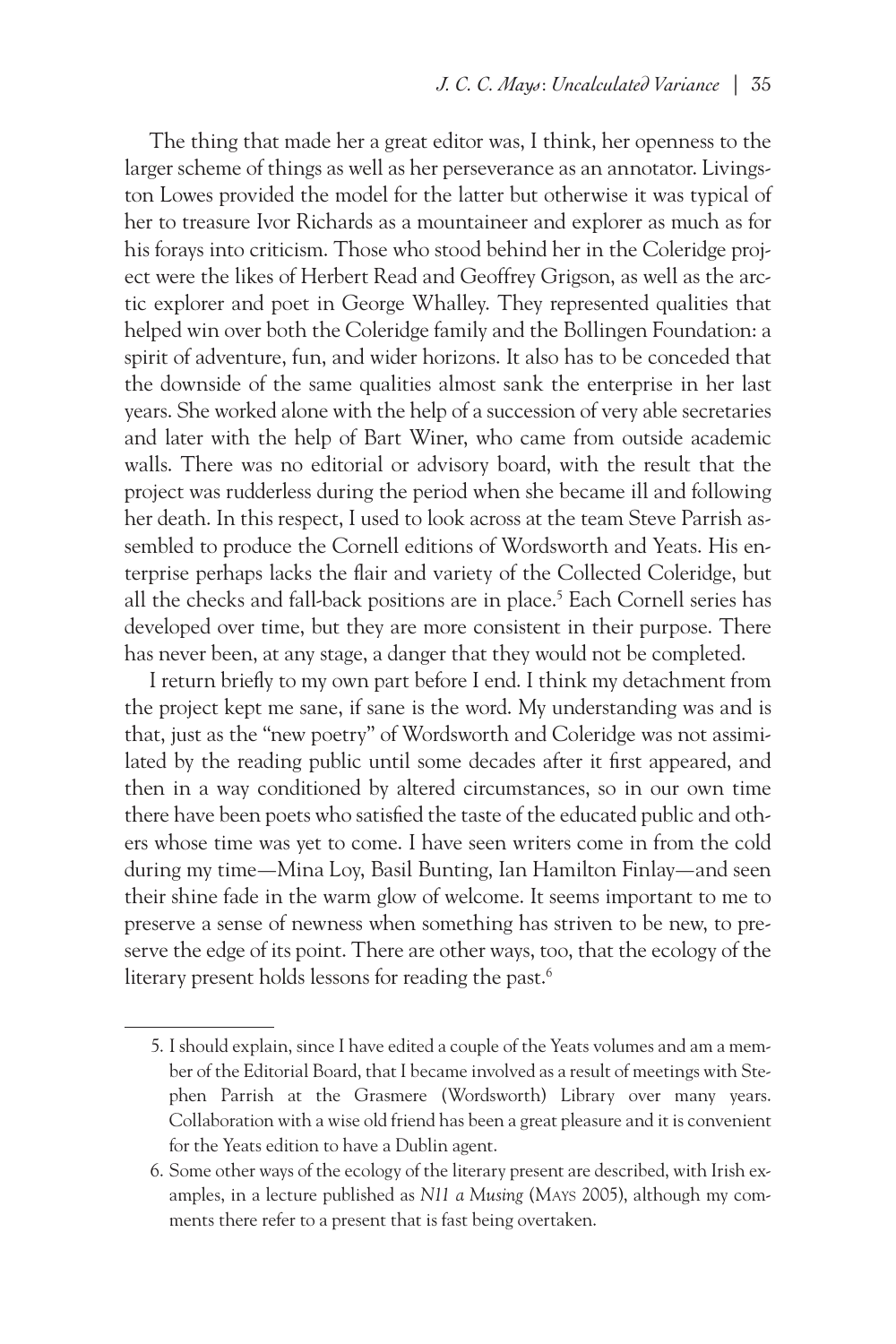The road not taken in architecture has always been present to my mind. I tried to explain my sense of the relation between the three *Poetical Works* volumes in an essay published in the *Text* 16, "The Wobbling Pivot" (Mays 2006). The balance is a complicated mobile symmetry, which may have only a private significance but I held onto it like a talisman. Otherwise, my sense of the relation between form and function, my sense of tradition—I returned to John Summerson's *Heavenly Mansions* (1949) with particular attention—, most of my understanding deep down has a background in thoughts about architecture rather than literature. The case I made for Denis Devlin in an edition of his poems (Mays 1989a), for example, owes everything to the controversy between Betjeman and Pevsner in the pages of the *Architectural Review* my mother used to send me at school: you can guess whose side I was on.7 Thinking about the Coleridge edition as it progressed, slowly and with delays, I remembered a site-visit when I was a student at Oxford to the first major post-war hospital to be built in England after the war, the Princess Margaret Hospital at Swindon. The building was ahead of its time when it was conceived and already beginning to lag behind when it was completed.<sup>8</sup> Like so many large structures, *Poetical Works* has also been overtaken by unforeseen demands placed upon it and the advent of new technology that opens new possibilities, long before the patients came in to be healed or to expire. At other times, I thought I might have let Liverpool go too easily because my interest in spatial form was conflicted. My daughter, who trained as an architect, says I wouldn't have been a good architect anyway. She is almost certainly correct. Being an editor is more like restoration work than creating anew, so maybe I found my niche in a way.

As reported, I am now retired from official duties. I'm glad to write about things I consider important. I'm happy to be reading Coleridge again at large, and all the books he sends me on to read. I'm on stand-by to assist the Cornell Yeats through to completion. I really would like to finish the project I began before Kathleen Coburn interrupted me thirty years ago, that is, on Coleridge's father.<sup>9</sup> In pursuit of that end, I visit old haunts in Devon whence I came, and

9. A lecture on John Coleridge I gave at Columbus, Ohio, in spring 1976, remains unpublished. For the lecture I gave at a conference at Cannington, Somerset, in

<sup>7.</sup> I might add that Timothy Mowl's version of the Betjeman-Pevsner story in *Stylistic Cold Wars* (2000) does not do justice to our hero, and I wrote more about the way architecture shaped my reading of poetry in "Coming Off the Beano" (Mays 2003a).

<sup>8.</sup> Planning began in the early 1950s, construction in 1957, and the building was completed in 1965. The architects were Powell and Moya, whose "matchbox on a muffin" design was much admired: see the January 1960 review in *Architectural Review* (Anon. 1960). The gigantic replacement Great Western Hospital is unimaginative and oppressive.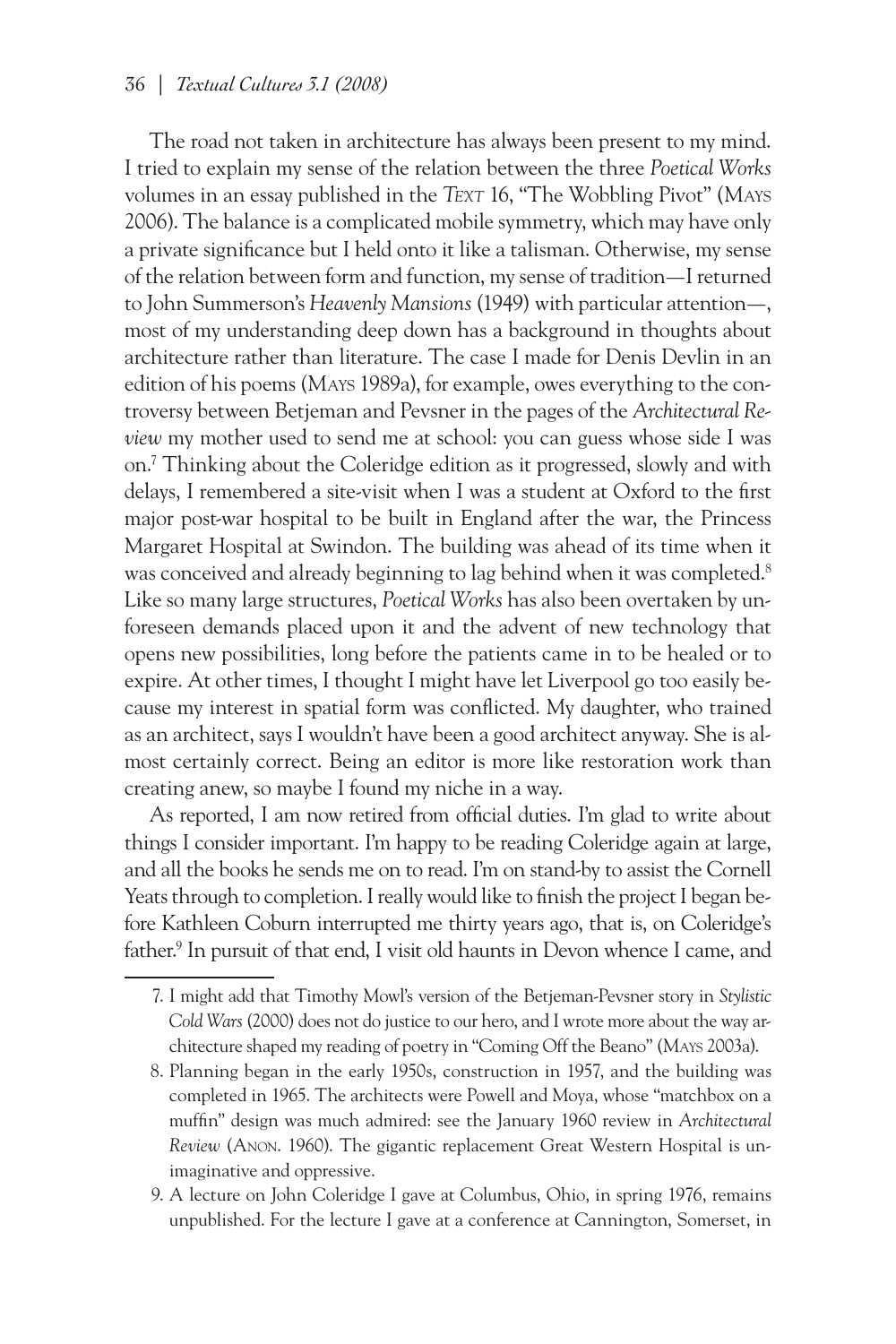then return happily to the place that never will be home. It seems I have always lived slightly beside what I have found myself doing, as the man in the advisory service said. Things are probably better that way: Lucky Jim! I can echo what Wordsworth said about *The Rime of the Ancient Mariner*: if there is any psychic connection it must be because the story has described someone with no distinct character, either in his profession or as a human being, someone not acting but continually acted upon; or again, it may be only because the events in the story have no necessary connection, and my manner of speaking is somewhat laboriously accumulated, that my tale is not a tale at all, at all.

#### **4. supplement: 'never give all the heart'10**

At this stage, now the audience has packed its bags and departed, I will add a few more words. Limits of time prevented me from broadcasting them at large and, besides, they have a more personal than professional application. Speed Hill urged me to explain, "What drives—has driven—you? What's your brand or make of neurosis?".11 I don't believe I am fuelled by anything as expensive as a neurosis, but I admit that I maintained a distance from his questions. Shy people are prone to a kind of ventriloquism, and my cheery tale needs a spoonful of ballast to help it ring true. If it does not completely "reveal the inner Jim to the outside world", as Speed hoped, that is only because the inner Jim contains levels beyond his own unaided understanding. At the time during my final undergraduate year, when I received the invitation from the university advisory service, an Indian friend urged me to go to India to teach in the English College at Delhi. The cause was worthy, I had no alternative future in mind, I was assured of a warm welcome, yet I backed away in panic. Even to remember the opportunity causes a fright as if I was already in the Malabar Caves with Forster's Mrs. Moore. I couldn't withstand a full frontal confrontation of my inadequacies even now.

11. W. H. Speed Hill to JCCM, email 8 March 2006.

summer 2002—"Was Coleridge's Father as Simple as a Child?"—see Mays 2003c. This essay represents a stage when I was just picking up with the subject after a long interval and I am afraid a number of details are incorrect. The reference at the close of this paragraph is to William Wordsworth "Note to the Ancient Mariner" in his *Lyrical Ballads, with Other Poems* (1800, 1: 214).

<sup>10.</sup> I wrote my talk to conclude with the previous section and supposed this supplement would circulate among the other panellists alone. However, it turned out there was time to deliver it on the day and I include it now as I spoke it. The section-heading is the title of a poem by Yeats from the volume, *In the Seven Woods* (1904) in Finneran 1991, 79.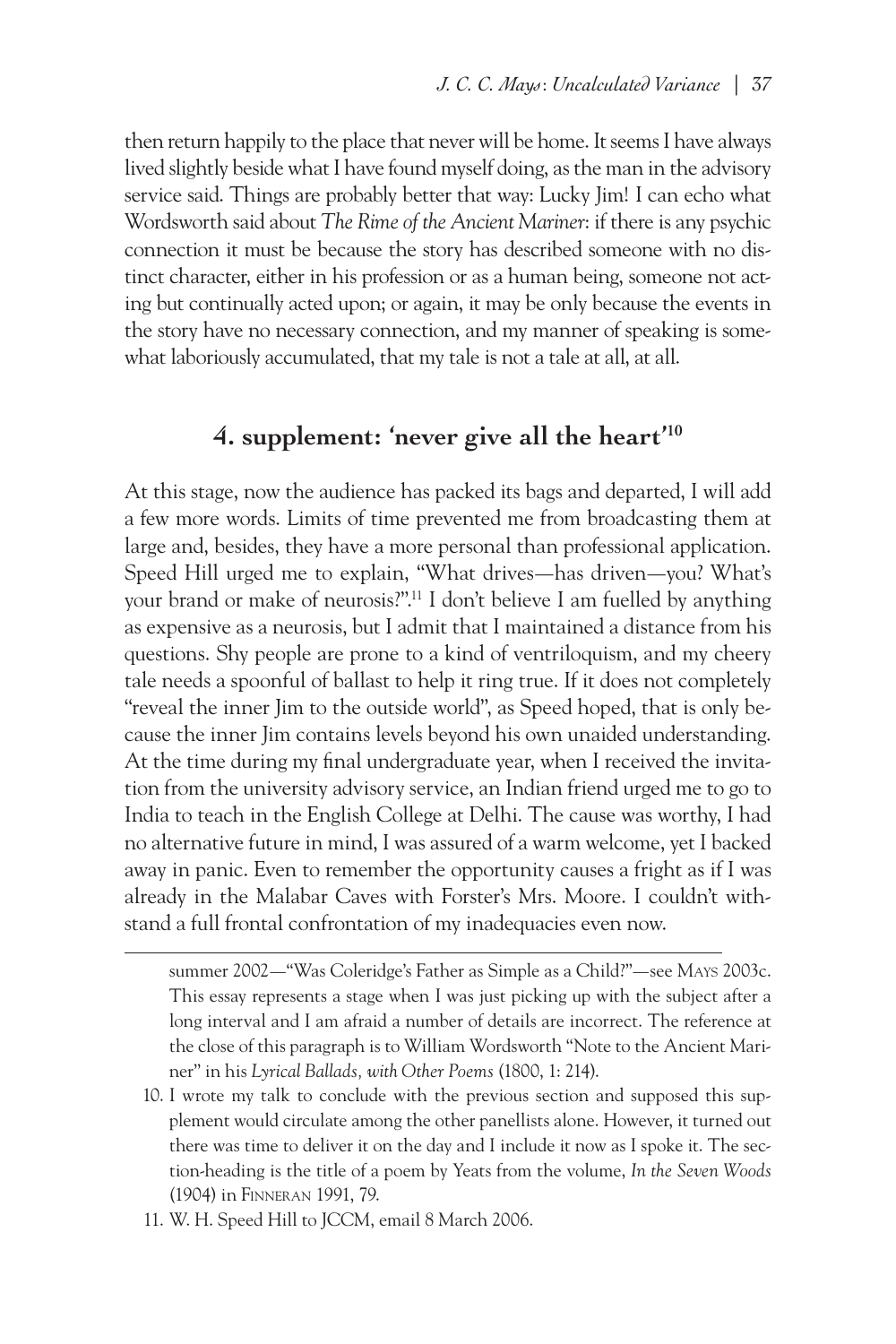#### 38 *| Textual Cultures 3.1 (2008)*

Those who know Coleridge's writing will be familiar with what he has to say about a sense of diffidence or detachment, a cold speck that complicated relationships throughout his life:

Ah but even in boyhood there was a cold hollow spot, an aching in that heart, when I said my prayers—that prevented my entire union with God—that I could not *give up*, or that would not give *me* up—as if a snake had wreathed around my heart and at this one spot its Mouth touched at & inbreathed a weak incapability of willing it away.12

Kathleen Coburn's comment is understated—"A rich entry for the psychiatrists" (1974, 12)—, typical of her inclination to allow a deftly chosen passage to make its own impression. The spot in Coleridge's heart led him into the impossible situation of marriage to a women he did not love and love of another woman he could not marry.13 It led him to philosophise about the abyss of being and eventually to achieve a peculiar understanding of Trinitarian Christianity. Whatever sympathy I share with him hasn't led to so much anguish, nor been so productive. I mention it simply because it connects with the sense of detachment I cited at the outset of my lecture. This did not originate in the change of direction when I abandoned architecture, or when I educated myself out of the possibility of making a living in the place where I was born, as I might have suggested. It has always been with me and, though somewhat tempered or disguised by age, is probably ineradicable.

In Coleridge's case, the sense of withholding surely had something to do with the relationship between his parents and the difficult lives they led before they were delivered into the relatively comfortable surroundings of Ottery St Mary. The couple were close and when old John Coleridge unexpectedly died, his widow appears immediately to have withdrawn into a depression in which she abandoned her responsibilities and clung to her strongest son for support. The cold speck in Coleridge had always been there, as he said, but the sudden flaring of its cause came at a crucial stage in his own development. The situation was one that he fictionalised in poetry and subsequently absorbed as the

<sup>12.</sup> see Coburn, Christensen, and Harding 1957–2002, 4: 5275. It is a familiar theme: compare Coburn, Christensen, and Harding 1957–2002, 2: 2454, *Aids to Reflection* (Beer 1993, 24), *This Lime-Tree Bower my Prison*, *The Rime of the Ancient Mariner*, etc.

<sup>13.</sup> Coleridge's marital situation was not at all as simple and capable of a mechanical solution as Anya Taylor suggests (2005). Can one imagine Coleridge thriving in a marriage with either Mary Evans or Sara Hutchinson? The dilemma he created for himself was cruel but it exactly balanced the impulses between which he was caught, as he appears to have understood throughout.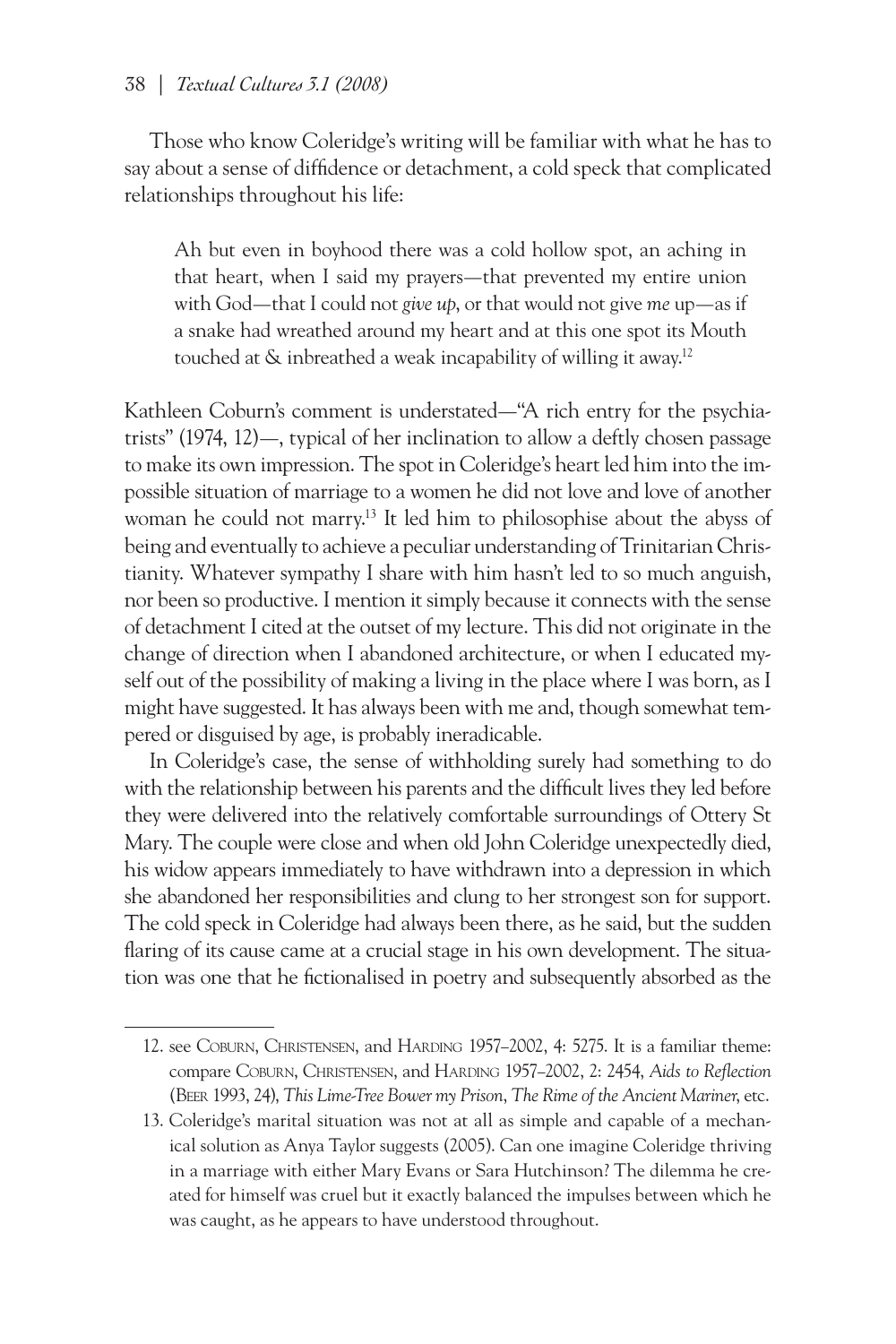Esteesian paradigm on which his logic stood. However, these were only stays against confusion. That hollow spot remained a weakness he strove to overcome, and to that extent a sense of a profound flaw was hugely productive. Coleridge's energy in resolving the sense of inadequacy—not repressing but exploring, absorbing and transforming it—is indeed extraordinary.

The details of my own family background are not important. Suffice to say that my parents were generous towards each other to a fault, and towards me to the end; I was their only pride and joy. However, my father was away at the war during my earliest years and his place in the household was occupied by my mother's father, and I have since wondered if the tensions involved in that situation communicated themselves to me. My grandfather was the odd one out in a village full of great aunts and great uncles on my mother's side, mentally distanced from the dolmens round my childhood. He was a difficult, selfish man who sent away his only child, my mother, to be brought up by his wife's sisters living nearby.14 Either a sense of duty or a sense of his pathos must have compelled my parents to abandon the lives they had begun to create elsewhere when they were married, so as to return to care for him when he found himself alone.

I did not understand the early rejection of my mother in a direct way but I must have intuited the strain of the family situation. I was afraid of my grandfather and kept my distance, and I think his self-centredness communicated itself too. He was a respected but solitary figure in the village; he was interested in local history and encouraged me to read beyond my comics, but he spread a chill within the household. The impact on me, for all my mother's efforts, was a sense of apartness as a child, a withholding that made it difficult to give myself over entirely to affection. It probably abetted my interests in solitary pursuits, my ability to shut out the world and to spread my interests in a concentrated way; but it also left me shipwrecked, standing beside myself, defensive and uncharitable, speculating on the worth of what I was doing. That is, before the partial rescue:

> Not for anything we did, she said Mildly, 'from God'. She said What I like more than anything Is to visit other islands . . . 15

<sup>14.</sup> My mother's middle name was Thirza, as was her father's mother's. The name must originally have been chosen in memory of Zelophehad's youngest daughter (Num 26:33; Josh 17:3), but it difficult in my mother's case not to think Blake's line in *To Tirzah*: "Then what have I to do with thee?".

<sup>15.</sup> The closing words of *Ballad*, the final poem in Oppen's volume *Of Being Numerous* (see DAVIDSON 2002, 208).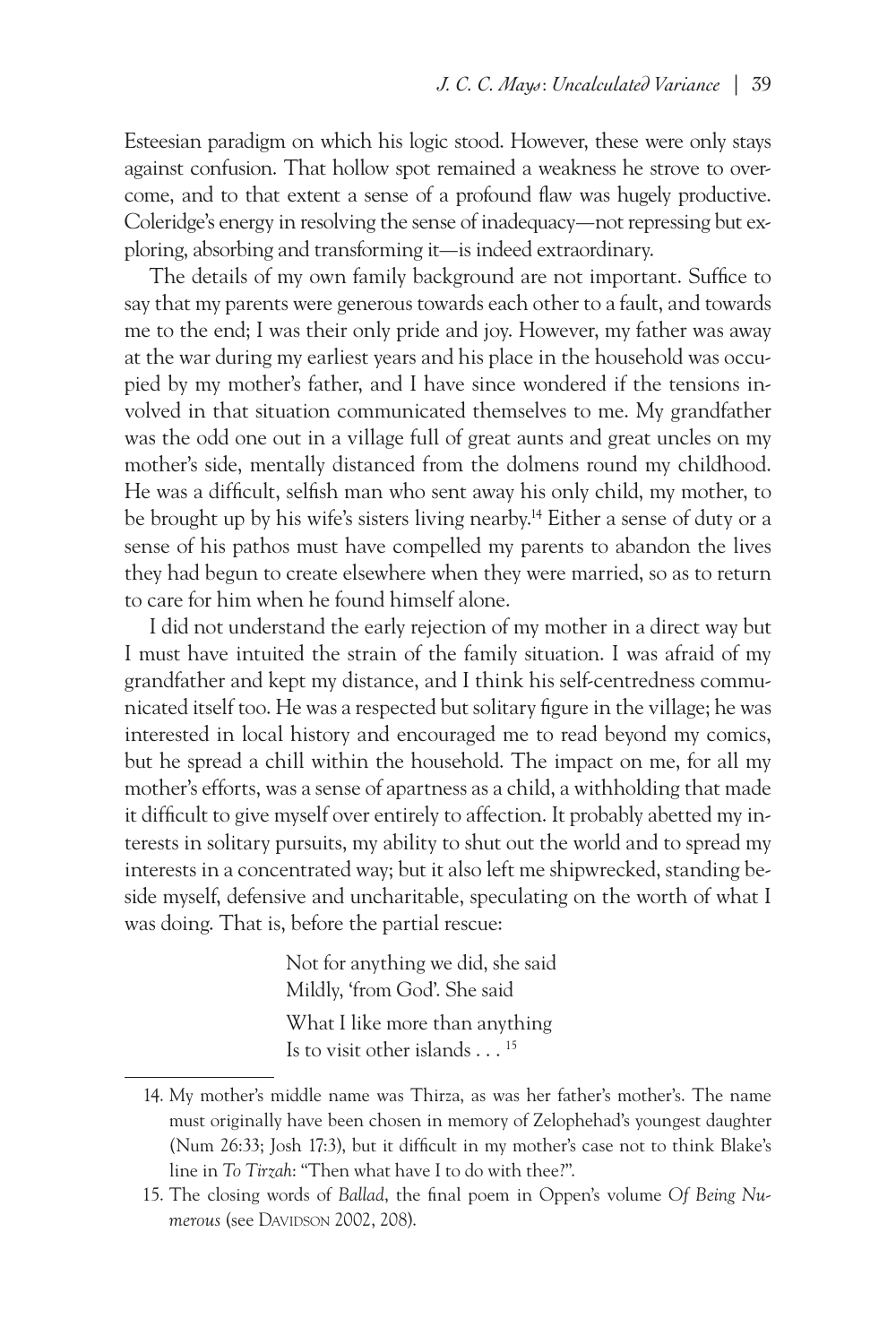Some such formative experience is all I can claim to share with Coleridge. It is something I have only begun to understand recently, many years after I began to read him and after I finished editing his poems. Perhaps my grandfather is not to blame and, as Coleridge suggested, the shared experience is in some way a condition of us all.

I have one further crumb to offer Speed Hill, this one concerning a sense of discomfort with the outer as much as the inner self which may have eased my labours as a harmless drudge. An entry in Coleridge's notebooks begins, "It is a most instructive part of my Life the fact, that I have been always preyed on by some Dread, and perhaps all my faulty actions have been the consequence of some Dread or other on my mind" (Coburn, Christensen, and Harding 1957–2002, 2: 2398). The entry continues in anguish of a kind I am glad to say I have never experienced, but, read alongside other evidence, it suggests Coleridge's avoidance of direct action derived from "fear of Pain, or Shame, not from prospect of Pleasure" and had a physical cause. In my case, it is important that, for five years between the end of the war and going away to school, immediately preceding puberty, I was a fat boy. The cause was comic: the toothless pensioners among whom I lived couldn't handle toffee and humbugs so I maximised from multiple sweet rations. But self-consciousness about the inevitable result encouraged me to withdraw from boyish pursuits and made me shy. I hung around a local carpenter's shop, dropped *The Beano* in favour of *The Illustrated Carpenter and Builder*, and exchanged bows and arrows for a set of chisels. The joiners assigned me the task of pasting-in the knots on timber and I acquired the label "Jimmy the Notter", which down the years has evolved various avatars—Jacob Veilleicht and Tim La Brinth, among others. Coleridge's analysis helps me understand why negative reasons occur to me sooner than positive ones, and I have great sympathy with Basil Bunting's celebration of the slowworm. Indeed, Bunting's response to a question from Jonathan Williams (1980, 133) speaks entirely on my behalf:

Q. If you did have virtues, which would you want?

A. Inconspicuousness, combined with enterprise. That's about it.

I can't imagine better than that:

So he rose and led home silently through clean woodland where every bough repeated the slowworm's song.<sup>16</sup>

<sup>16.</sup> For the slowworm and his song, see *Briggflatts* Part III in *Complete Poems* (Caddel 2000, 73–74).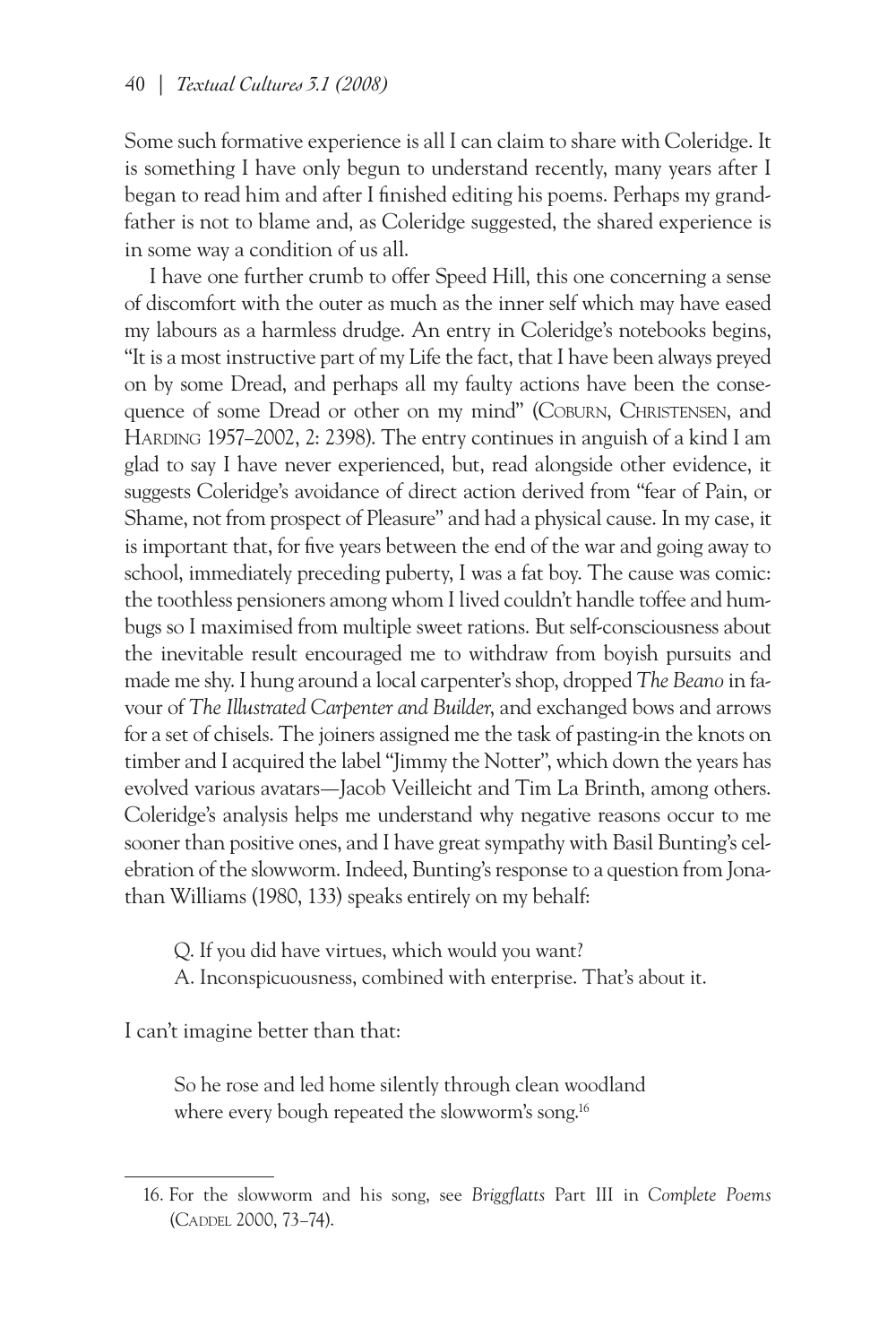One doesn't have to be an editor to wonder at Coleridge's interior life, the extension of fault-lines into buttresses, the interpenetration of weakness and strength. I still find myself trawling through the collected edition, deflected into new channels of thought, returning to a phrase or insight that illuminates, like any other reader. I suppose familiarity breeds sympathy, and both encourage interaction, but the point I labour to make is that his writing creates a world to move out from, not to remain within. His writing is a world to identify with, which is the opposite of an end in itself; that is to say, it makes available a means of exploration in which private coincidences are left behind. In that spirit, I read Ed Dorn's or George Oppen's poems, say, more often than I read Coleridge's. When I was asked to name my favourite poem for an anthology compiled on behalf of a good cause it was by Lorine Niedecker:

> My life is hung up in the flood a wave-blurred portrait

Don't fall in love with this face  $$  it no longer exists in water we cannot fish<sup>17</sup>

I chose the particular poem partly because it fitted onto one page, partly because my mind was filled with departmental politics of the moment. It also happens to illustrate the theme of limiting self-centredness I have been labouring in these last paragraphs.

Finally, if I was asked whether the late work of either Oppen or Niedecker moved me as much as Corbusier's chapel at Ronchamp, I would still have to say no. Or perhaps "maybe, no".

 *University College, Dublin*

#### **Works Cited**

Anon. 1960. *Architectural Review*. CXXVII: 101–9.

CADDEL, Richard, ed. 2000. *Basil Bunting: Complete Poems*. Newcastle: Bloodaxe Books.

<sup>17.</sup> Niedecker 2002, 193; cf MacMonagle 1994, 186–87.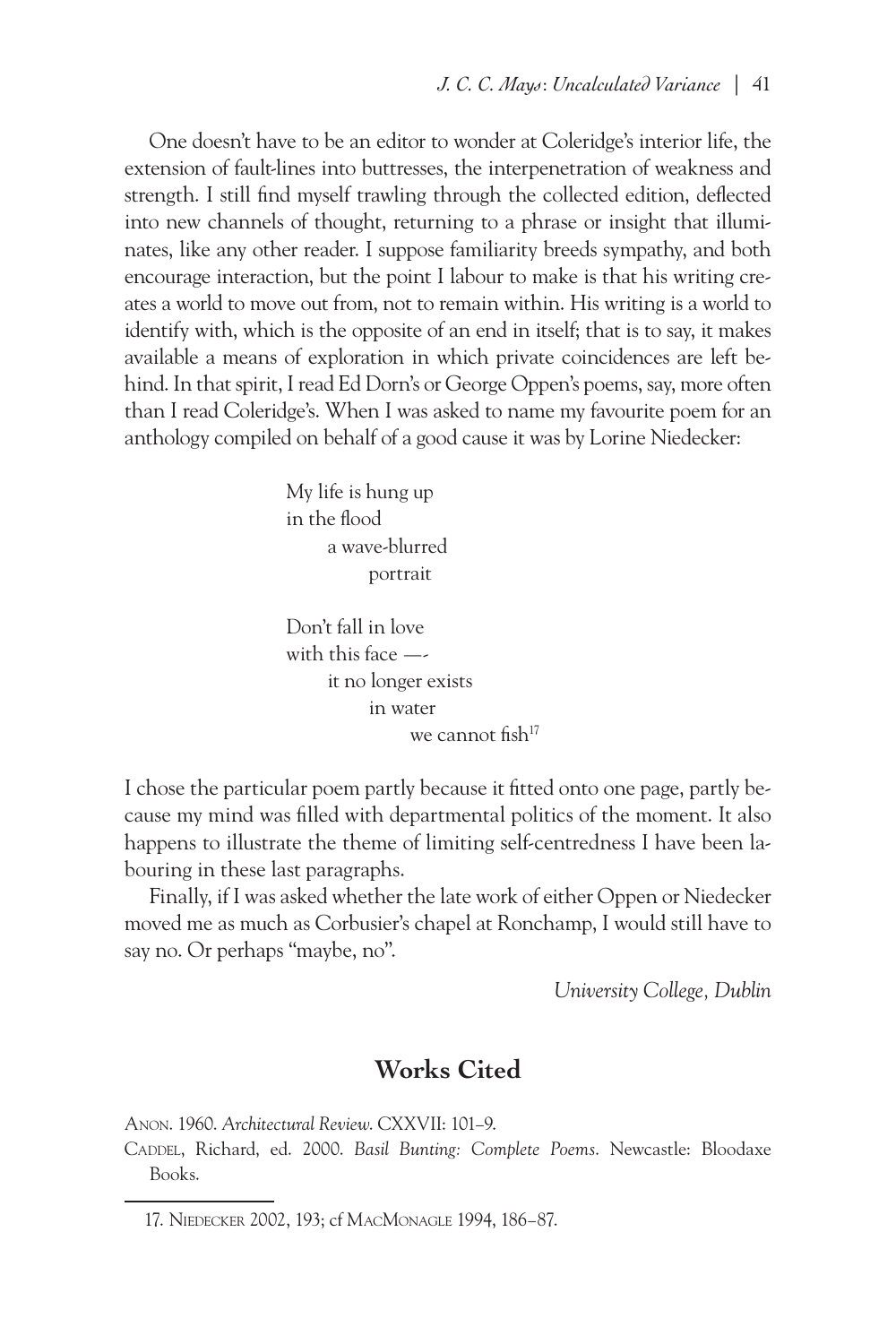Coburn, Kathleen, ed. 1949. *The Philosophical Lectures of Samuel Taylor Coleridge*, *Hitherto Unpublished*. London: Pilot Press.

———, gen. ed. 1969–2002. *The Collected Works of Samuel Taylor Coleridge*. 16 vols. Princeton: Princeton University Press.

———. 1974. *The Self Conscious Imagination*. London: Oxford University Press.

Coburn, Kathleen, Merton Christensen, and Anthony John Harding, eds. 1957–2002. *The Notebooks of Samuel Coleridge*. 5 vols. Princeton: Princeton University Press.

- DAVIDSON, Michael, ed. 2002. *George Oppen: New Collected Poems*. New York: New Directions.
- Davis, Herbert, ed. 1939–1974. *The Prose Works of Jonathan Swift*. 16 vols. Oxford: Basil Blackwell.

Engell, James, and W. Jackson Bate, eds. 1983. *Biographia Literaria.* In *The Collected Works of Samuel Taylor Coleridge*, gen. editor Kathleen Coburn. Vol. 7. Princeton: Princeton University Press.

Finneran, Richard J., ed. 1991. *W. B. Yeats: The Poems*, revised edition. Houndsmills, Basingstoke: The Macmillan Press.

MacMonagle, Niall, ed. 1994*. Lifelines: Letters from Famous People about their Favourite Poem.* Dublin: Town House.

Mays, J. C. C., ed. 1989a. *Collected Poems of Denis Devlin.* Dublin: Dedalus Press.

———. 1989b. "Story without a Plot". In *Hall: Memoirs of St. Edmund Hall Graduates, 1920–1980*, edited by Alan Jenkins, 171–74. London: Farrand Press.

———, ed. 2001. *The Poetical Works*. In *The Collected Works of Samuel Taylor Coleridge*, edited by H. J. Jackson and George Whalley, vol. 16. Princeton: Princeton University Press.

———. 2003a. "Coming off the Beano". In *Removed For Further Study: The Poetry of Tom*  Raworth, edited by Nate DORWARD, 31-38. Toronto: The Gig 13/14 (May).

———. 2003b. "The Life in Death of Editorial Exchange: the Bollingen *Collected Coleridge*". In *The Culture of Collected Editions*, edited by Andrew Nash, 183–200. Houndmills, Basingstoke: Palgrave Macmillan.

- ———. 2003c. "Was Coleridge's Father as Simple as a Child?" *The Coleridge Bulletin* N. S. No. 21: 1–19.
- ———. 2005. *N11 a Musing*, corrected edition. (Little Critic No. 18) Ballybeg, Co. Tipperary: Coracle.

———. 2006. "The Wobbling Pivot". *Text: An Interdisciplinary Annual of Textual Studies*  16: 173–89.

Mays, J. C. C., and Stephen Parrish, eds. 2000. *New Poems: Manuscript Materials by W. B. Yeats.* The Cornell Yeats. Ithaca: Cornell University Press.

Mowl, Timothy. 2000. *Stylistic Cold Wars: Betjeman versus Pevsner.* London: John Murray.

- NIEDECKER, Lorine. 2002. Collected Works, edited by Jenny PENBERTHY. Berkeley: University of California Press.
- Summerson, John. 1949. *Heavenly Mansions and Other Essays on Architecture*. London: The Cresset Press.